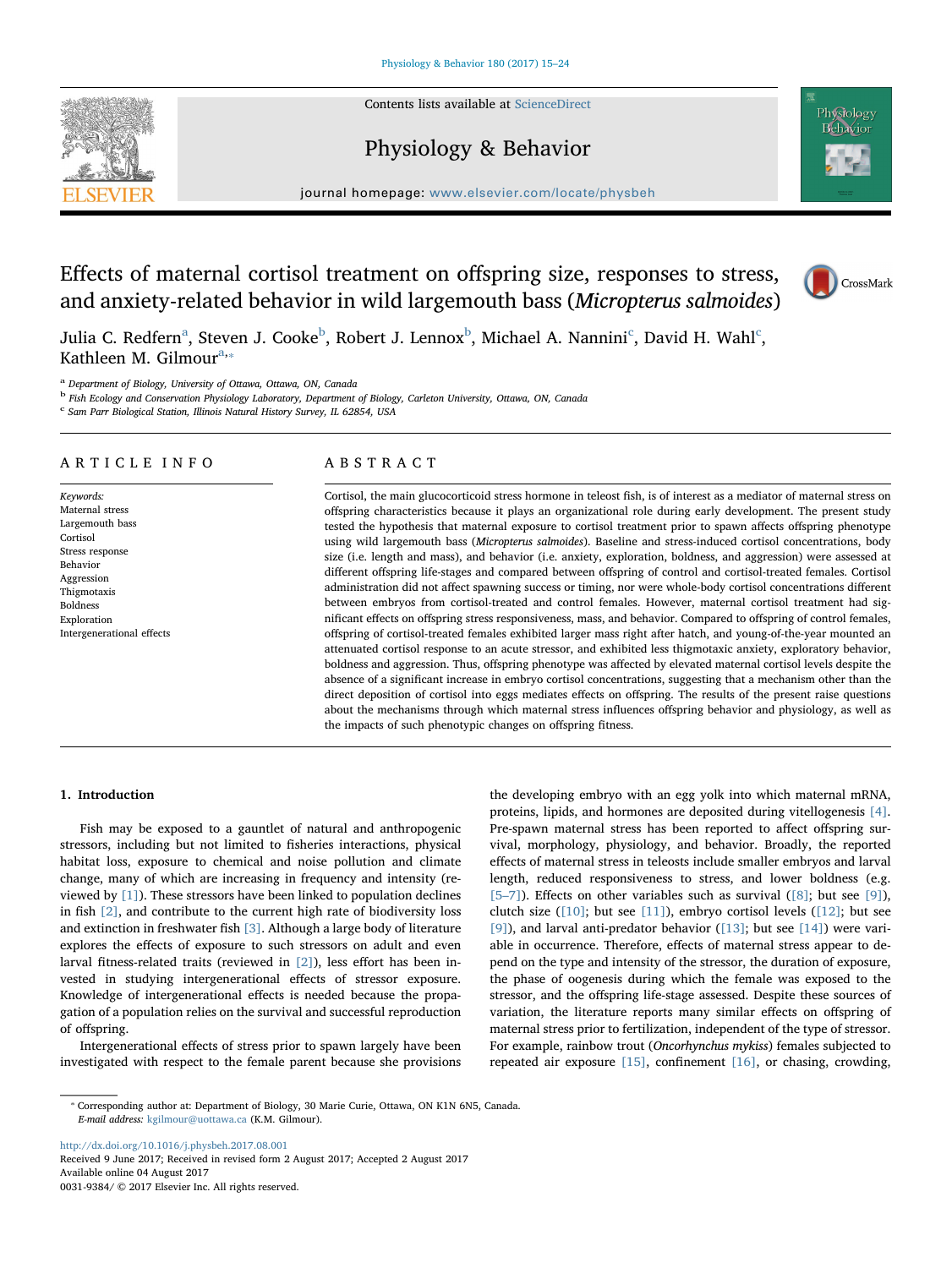and noise [\[17\]](#page-8-14) all reared significantly smaller embryos. These observations raise questions about what aspect of the maternal stress response mediates such intergenerational effects.

When a fish is exposed to a stressor, the hypothalamic-pituitaryinterrenal (HPI) axis is activated, culminating in the increased production of cortisol [\[18\].](#page-8-15) This glucocorticoid (GC) stress hormone is of interest as a mediator of maternal stress effects on offspring because cortisol is among the maternal provisions deposited into developing eggs [\[19\],](#page-8-16) and it plays an organizational role during early development in teleost fish, affecting embryonic development of the eye and HPI axis, the formation of skeletal and cardiac muscle, and neurogenesis [\[20,21\].](#page-8-17) Further, in at least some fish species, egg cortisol concentrations are positively correlated with circulating maternal plasma cortisol concentrations  $([12, 22]$ ; but see  $[23]$ ).

To investigate the role of cortisol in mediating effects of maternal stress, previous studies in teleosts have treated fertilized eggs with exogenous cortisol and have observed effects on offspring, including malformations, a reduced or absent cortisol response to an acute stressor, and less aggression and boldness [\[21,24](#page-8-19)–26]. Although treating eggs with exogenous GCs is a logistically simple approach, it does not take into account other possible maternal effects following stressor exposure, such as ovarian follicle buffering against egg hypercortisolism [\[23,27\]](#page-8-18) or epigenetic effects [\[28\]](#page-8-20). As such, experimental elevation of maternal cortisol may be a more appropriate proxy for maternal stress. Few studies have adopted this approach, let alone in a field setting [\[6,22,29](#page-8-21)–31].

Wild, adult female largemouth bass exposed to exogenous cortisol via a cortisol-infused cocoa butter implant prior to spawn exhibited reduced energetic stores and elevated circulating plasma cortisol levels relative to untreated control females [\[32\].](#page-8-22) Importantly, O'Connor et al. [\[32\]](#page-8-22) also observed ovarian cortisol concentrations in treated females that were higher than those in untreated control fish even 9–13 days post-injection (DPI). Thus, the purpose of the present study was to test the hypothesis that experimentally-elevated maternal cortisol affects offspring phenotype in wild largemouth bass. Male bass create a nest and then court females, with each female selecting which male(s) will receive her eggs. After fertilization, the female departs and the male provides extended parental care (up to ∼5 weeks) until the developing offspring acquire antipredator tactics. Male abandonment of the nest during this period results in loss of the brood, often to predation. The effects of maternal cortisol treatment were assessed in the present study by measuring offspring growth, the cortisol response of offspring to an acute stressor, and behavior at different developmental stages. The behaviors examined included aggression, fear and boldness in offspring experiencing visual exposure to a predator, and anxiety and exploratory behavior in novel environments. Based on previous research, the offspring of cortisol-treated bass would be predicted to be smaller than those of control females, with an attenuated cortisol response to an acute air stressor, greater anxiety, and reduced boldness, fear, aggression and exploratory behavior.

#### 2. Materials and methods

#### 2.1. Experimental design

To test the hypothesis that experimentally-elevated maternal cortisol affects offspring phenotype in wild largemouth bass, two treatment groups were generated; adult female bass that were treated with cortisol, and control animals. Control and cortisol-treated female bass were then allocated to (separate) ponds populated with (untreated) adult male bass, and allowed to reproduce. Ponds were monitored for the appearance of nests and development of broods, allowing offspring to be collected at the embryo, egg-sac fry (ESF), free-swimming fry (FSF), and young-of-the-year (YOY) stages ([Table 1](#page-1-0)). Offspring characteristics that were assessed included length and mass, baseline whole-body cortisol concentrations and cortisol concentrations following exposure

#### <span id="page-1-0"></span>Table 1

Stages at which offspring were assessed, together with sample size and age at which offspring were collected or tested.

|                                                            | Embryo                                        | Egg-sac<br>fry<br>(ESF)                       | Free-swimming fry<br>(FSF)                                                              | Young-of-the-year<br><b>(YOY)</b>                                                        |
|------------------------------------------------------------|-----------------------------------------------|-----------------------------------------------|-----------------------------------------------------------------------------------------|------------------------------------------------------------------------------------------|
| Description                                                | $0-2$ DPF<br>spawn to<br>hatch                | $2-4$ DPF<br>hatch to<br>swim-<br>up          | $5 - 30$ DPF<br>swim-up to paternal<br>abandonment/<br>brood dispersal                  | $> 30$ DPF<br>paternal<br>abandonment/<br>brood dispersal to<br>1 year                   |
| Mass and<br>length<br>Whole-body<br>[cortisol]<br>Behavior | 10 <sub>per</sub><br>nest<br>> 24<br>per nest | 10 <sub>per</sub><br>nest<br>> 24<br>per nest | 10 per nest<br>$< 10$ DPF<br>$> 24$ per nest<br>$< 8$ DPF<br>$>15$ per nest<br>8-12 DPF | 10 per pond<br>$\sim$ 45 DPF<br>20 per pond<br>35-50 DPF<br>$> 60$ per pond<br>35-50 DPF |

DPF, days-post-fertilization.

to a stressor, and behaviors indicative of anxiety, exploration, boldness and aggression.

### 2.2. Study site and animals

The study was conducted at Sam Parr Biological Station (38°43′N, 88°45′W; Illinois Natural History Survey, Kinmundy, Illinois, USA) using wild adult largemouth bass collected from nearby lakes, as in O'Connor et al. [\[32\].](#page-8-22) Experimental protocols complied with the guidelines of the Canadian Council on Animal Care for the use of animals in research and teaching, and were approved by institutional animal care committees at the University of Ottawa (protocol BL-2118) and Carleton University (protocol B10-09). Adult largemouth bass ( $>$  30 cm in length; n = 34 males and 25 females; mean mass  $\pm$ standard error, SEM = 500  $\pm$  43 g) were collected on April 1st and 2nd, 2014, from Forbes Lake (38°71'N, 88°75'W) and Lake Shelbyville (39°47'N, 88°71'W) by electrofishing, and transported in 500 L insulated tanks to the Sam Parr Biological Station, where they were held under natural photoperiod in 400 L tanks supplied with aerated fresh water from the adjacent Forbes Lake for 2–3 days to recover.

On April 4th, 2014, fish were individually netted from the holding tanks, weighed, and sexed as per Benz and Jacobs [\[33\].](#page-8-23) Male bass were distributed equally by number and weight into six experimental ponds (4–7 males per pond). Female bass were alternately assigned to either control or cortisol treatment groups (three ponds per maternal treatment group, 4–5 females per pond distributed equally by weight). The six 0.4 ha research ponds were man-made, contained natural earthen sediment, and were exposed to weather and predators, thus allowing the experiment to be conducted under semi-natural conditions.

Females assigned to the cortisol treatment group were placed in a water-filled trough with their ventral side exposed and given a 5 mL kg−<sup>1</sup> intraperitoneal injection of 10 mg mL−<sup>1</sup> hydrocortisone 21 hemisuccinate (H4881 Sigma-Aldrich, St. Louis, MO, USA) emulsified in melted cocoa butter (NOW Health Group Inc., Bloomingdale, IL, USA). O'Connor et al. [\[32\]](#page-8-22) reported that circulating plasma cortisol concentrations following this treatment were comparable to endogenous levels following ecologically-relevant stressors such as catchand-release angling, confinement, and exhaustive exercise, and that ovarian cortisol concentrations were elevated at 9–13 DPI. Female bass assigned to the control treatment were untreated. In previous studies, sham-treated bass (i.e. vehicle injection only) have exhibited circulating cortisol concentrations intermediate in value between those of control and cortisol-treated fish, probably owing to stress associated with handling and/or implant administration [\[34\].](#page-8-24) Because the treatment objective was to elevate cortisol levels, this endogenous stress response constrains the usefulness of sham-treated animals. For this reason, for consistency with O'Connor et al. [\[32\]](#page-8-22), and to ensure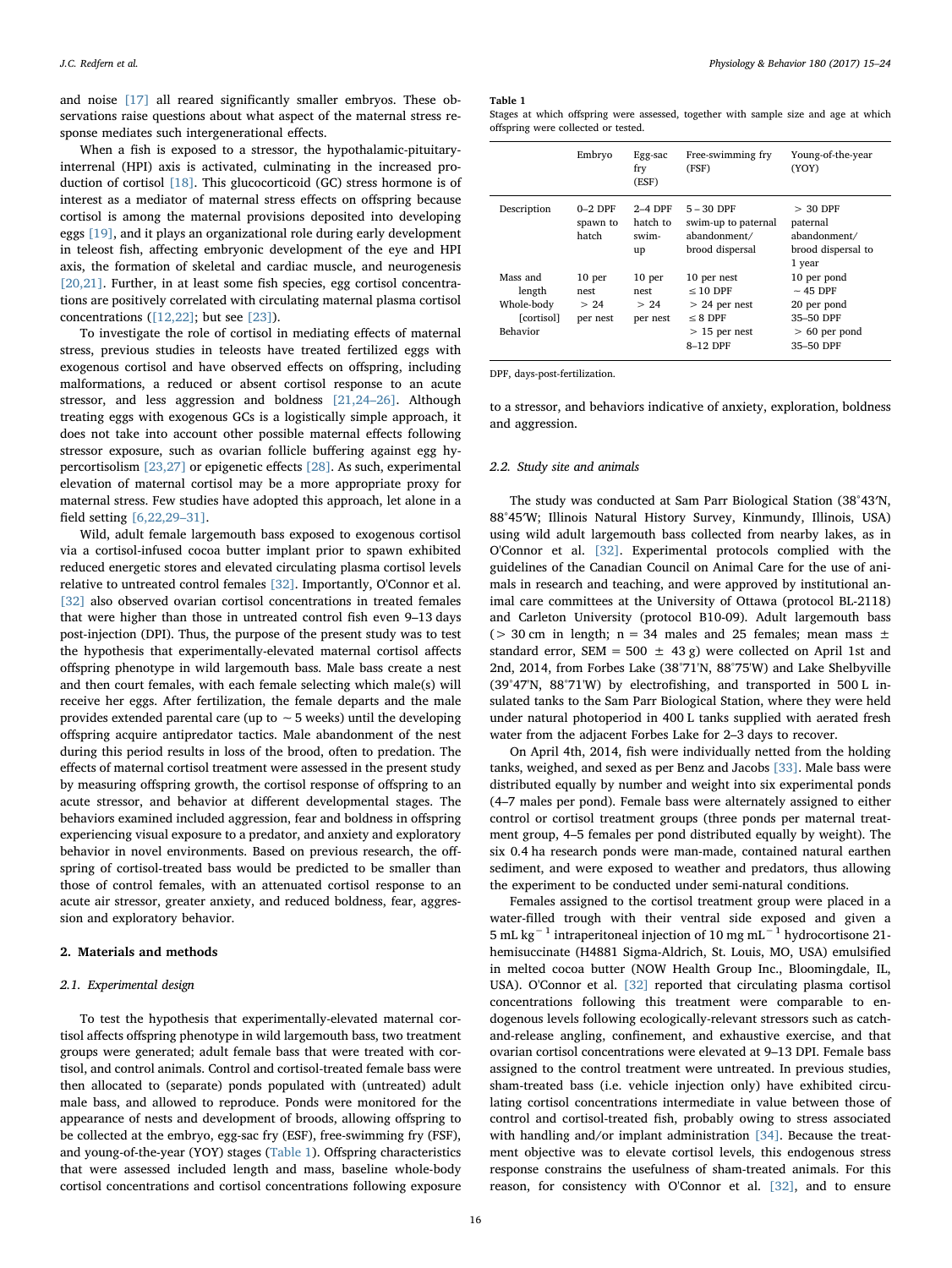sufficient sample sizes, a sham-treated group was not included in the experimental design.

#### 2.3. Sampling and fish husbandry

Nest locations were identified by observing patrolling and guarding behavior of male bass, and offspring were collected at four stages ([Table 1\)](#page-1-0); embryos, ESF, FSF and YOY. Embryos were collected using a turkey baster, ESF and FSF were collected using a fine hand-held dip net, and YOY were collected via seine net. Offspring were euthanized for measurement of mass and length, and whole-body cortisol concentrations (see [Table 1](#page-1-0) for sample sizes and age at collection). A third subset of FSF and YOY (see [Table 1](#page-1-0) for sample sizes and ages at test) was brought into the field station and held until fish were subjected to behavioral tests (one test per individual). The FSF collected for behavioral tests were held at ambient temperature for at least two days in mason jars (∼20 fry per jar per nest) containing artificial pond water made by mixing tap water with a commercial product that removes iron from tap water and inhibits fungal and bacterial blooms using potassium permanganate (Jungle Labs "Pond Water Clear", Spectrum Brands Inc., Atlanta, GA, USA). Water was changed daily and FSF were fed by adding zooplankton-rich pond water daily. The YOY were held for approximately two weeks in 10 L tanks (10 fish per tank per pond, n > 60 per pond) containing aerated pond water changed every 4–5 days and were fed frozen bloodworms daily.

#### 2.4. Assessment of offspring growth

Embryo diameter and fry length were quantified using ImageJ (<https://imagej.nih.gov/ij/>) from photographs taken under a dissecting microscope ( $10 \times$ ) using a micrometer scale slide. The fork length of YOY was measured against a 30 cm ruler.

### 2.5. Assessment of offspring cortisol responses

Offspring collected from their resident pond were either immediately euthanized and flash frozen with liquid nitrogen (baseline cortisol levels), or were exposed to a standardized stressor (1 min air exposure) and euthanized after 5 min of recovery in a holding container of fresh pond water (stress-induced cortisol levels). Stress-induced cortisol concentrations were not measured for embryos because the species tested to date have not responded to external stressors prior to hatch (e.g. sea bass, Dicentrarchus labrax, [\[72\]](#page-9-0); zebrafish, Danio rerio, 2). Samples were stored at −80 °C for later analysis of cortisol concentrations.

Cortisol was extracted from embryos (yolk included) and fry as per Jeffrey and Gilmour [\[5\]](#page-8-4) and quantified by enzyme-linked immunosorbent assay (EIA). In short, samples thawed on ice were homogenized on ice in 200  $\mu$ L of 5  $\times$  diluted extraction buffer from a commercial cortisol EIA kit (Cortisol EIA assay kit, #402710 Neogen, Lexington, KY, USA) using a battery-operated pestle grinder (Kimble Chase Kontes, Rockwood, TN, USA). Homogenates were extracted thrice with 1 mL ether (anhydrous diethyl ether, #AC615080010 Fisher Scientific, Ottawa, ON) each time. After each addition of ether, samples were vortexed, incubated for 15 min (30 min the first time), centrifuged for 5 min at 3000 g at 4 °C, and flash frozen at  $-80$  °C. The ether extraction supernatants were combined and dried in a fume hood under forced air at room temperature. The cortisol residue was reconstituted in 10 μL extraction buffer (Neogen) per embryo/fry in the original sample. To aid reconstitution, samples were heated for 5 min at 65 °C and vortexed at least twice or until cortisol was completed dissolved.

Cortisol was extracted from individual YOY using a protocol adapted for the larger mass of body tissue from the protocols of Sopinka et al. [\[9\]](#page-8-6) and Jeffrey and Gilmour [\[5\]](#page-8-4). The YOY were powdered in liquid nitrogen with a mortar and pestle prior to homogenization with a handheld homogenizer (PowerGen 125, Fisher Scientific). Reagent

volumes were scaled up from those used in the fry protocol based on the proportional increase in body tissue being processed. Extraction efficiencies determined by spiking homogenates with a known amount of tritiated cortisol (<sup>3</sup>H-hydrocortisone, 250 μCi, #NET396250UC Perkin Elmer, Waltham, MA, USA) were 61.7% and 65.3% for embryos/fry and YOY, respectively. Extracts were stored at −80 °C until quantification using a commercial EIA kit (Neogen). Samples were assayed in duplicate, and inter- and intra-assay coefficients of variation were 5.8% and 2.5%, respectively.

# 2.6. Assessment of offspring behavior

Individuals were subjected to a single behavior test to avoid habituation or stress associated with repeated handling. Between trials, the water in the test tank was changed. Fry were subjected to an open-field test or a novel tank diving test. These tests also were conducted on YOY, as well as an emergence test, a predator recovery test, or a mirror aggression test. For each test, the behavior of five fry from each nest (five individual trials) and ten YOY per pond was recorded (Vixia HF-R400 camcorder, 30 fps; Canon, Brampton, ON). All test chambers had opaque walls to minimize disturbance from movement outside the tank. Fish were allowed to acclimate for 2 min prior to recording in a 'starting chamber' (a piece of PVC pipe) for the open-field and mirror tests [\[35\]](#page-8-25); and for 5 min on one side of an opaque removable divider for the emergence and predator exposure tests [\[36\].](#page-8-26) The order in which individuals from each maternal treatment group (as well as from each nest or pond containing fry and YOY, respectively) were tested was randomized. Behavioral endpoints were extracted from videos of openfield test trials using automatic tracking (see below), and behavioral endpoints were extracted from all other test recordings by individuals who were blind to the treatment group to which the offspring belonged.

#### 2.6.1. Open-field test (both FSF and YOY)

This commonly-used behavior test assessed exploration and anxiety [\[35,36\].](#page-8-25) In the present study, the open-field test was conducted using an all-white behavioral arena (10 cm diameter  $\times$  3 cm high for fry and 14 cm diameter  $\times$  5 cm high for YOY), which maximized visual contrast, allowing automated tracking of video recordings using the tracking program id Tracker [\[37\]](#page-8-27). Behavioral endpoints were then extracted from the coordinate data using Microsoft Excel and MATLAB scripts. After a 2 min acclimation period, the starting chamber was removed and the test subject was recorded for 5 min. Behavioral endpoints included the total distance traveled and percentage of time spent in the outer third of the test arena, which is indicative of an anxietyrelated behavior termed thigmotaxis, the tendency of an anxious animal to avoid open areas, preferentially situating itself in corners or along a wall [\[38,39\]](#page-8-28).

#### 2.6.2. Novel tank diving test (both FSF and YOY)

This behavior test, first conducted by Levin et al. [\[40\],](#page-8-29) assessed an anxiety-related behavior called geotaxis, the tendency of a fish to seek protection in a novel environment by diving down until it overcomes its geotaxic anxiety and explores the top of the exposed water column [40–[42\]](#page-8-29). The novel tank diving test is conceptually similar to the openfield test but assesses vertical rather than horizontal anxiety-related and exploratory behavior. Offspring behavior was recorded for 5 min upon introduction of the individual to the chamber ( $18 \times 10$  cm,  $10$  cm deep), with the lack of acclimation period ensuring that behavior was assessed in a novel environment. The percentage of time spent in the bottom 'safe' area was determined together with the latency to enter the upper water column, a novel area. The latter provided a measure of exploratory behavior.

#### 2.6.3. Emergence test (YOY)

Similar to the open-field test, horizontal exploratory behavior was assessed during an emergence test by quantifying the time taken by an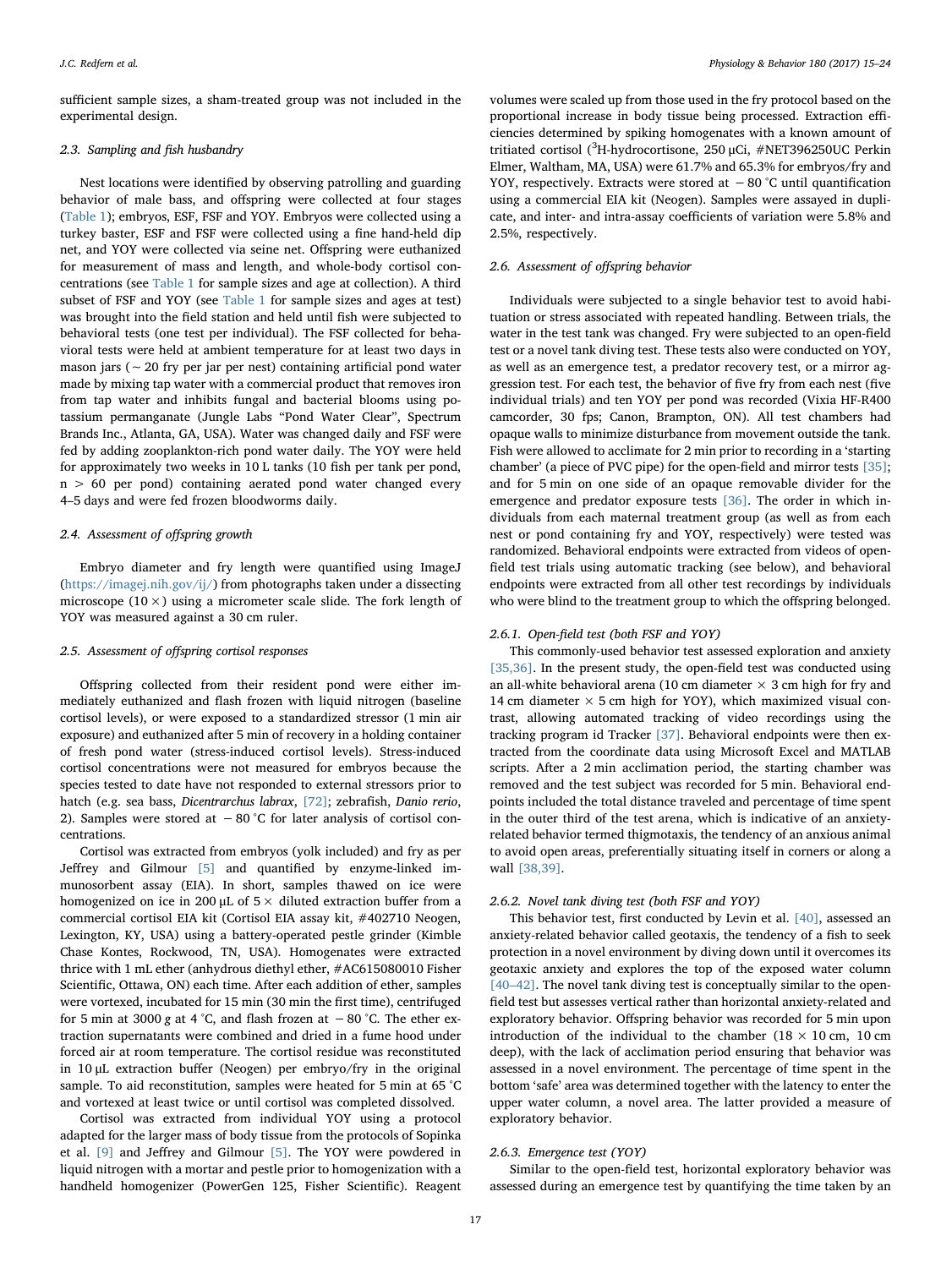individual fish to emerge through an opening and enter a novel environment as per Burns [\[36\]](#page-8-26) and Wilson et al. [\[43,44\].](#page-8-30) A single YOY was placed in a refuge separated from the main portion of the experimental chamber (a 250 L glass aquarium) by a white, opaque, removable divider, and allowed to acclimate for 5 min. The divider was then lifted 5 cm. The latency of a subject to emerge from the refuge was recorded to a maximum of 15 min, after which time the fish was recorded as having failed to emerge.

### 2.6.4. Predator recovery test (YOY)

In a test chamber similar to that used for the emergence test, the subject was again acclimated in the refuge for 5 min. The opaque removable divider was then lifted to completely reveal the other side of the tank, which contained a live predator separated from the test subject by a static glass divider. The predator was an adult largemouth bass (a common nest predator; 54, [\[71\]\)](#page-9-1) angled from Forbes Lake, Illinois. Adult bass were housed in a 60 L tank filled with aerated pond water, and were not fed on the day of recording to maximize aggression towards the YOY on the other side of the glass divider. All YOY froze in response to the threat of a predator. The act of freezing represented fear-related behavior because the threat (i.e. predator) was imminent, as opposed to the open-field test, which assessed anxiety-related behavior and exploration because of the absence of any imminent threat [\[42\]](#page-8-31). After 2 min of visual predator exposure, the opaque divider was lowered and the latency of the YOY to behaviorally recover from the acute stressor and begin moving was measured to a maximum of 10 min. Longer latency to move after freezing was indicative of greater fear, and a failure to begin moving at all within 10 min was defined as a failure to recover (or reduced boldness).

# 2.6.5. Mirror test of aggression (YOY)

Using a 4.5 L tank with a mirror  $(8 \text{ cm} \times 12 \text{ cm})$  attached to the inner side of one wall, the test subject was acclimated to the experimental chamber for 2 min with an opaque removable cover in front of the mirror. The cover was then removed, and behavior was recorded for 25 min. Fish respond to their own reflection as if it were a conspecific, often exhibiting aggression. Aggressive behavior was quantified as latency to approach the mirror, percentage of time an individual spent in tail whipping behavior, and percentage of individuals that initiated tail whipping during the 25 min trial. The protocol was adapted from studies on other teleost species (e.g. daffodil cichlid, Neolamprologus pulcher, 4, [\[70\]\)](#page-9-2); mozambique tilapia, Oreochromis mossambicus, [\[45\]](#page-8-32)).

#### 2.7. Statistical analyses

Offspring traits were compared between control and cortisol-treated females. All data were expressed as mean values  $\pm$  1 SEM. All data analysis in the present study was conducted using R (version R 3.1.1; R Core Team, 2013). The assumptions of normally distributed residuals and homoscedasticity were first tested for each measured trait in R using the Shapiro-Wilk test and Bartlett's test, respectively. Where significant deviation from normal distribution of residuals was detected, the data were transformed using a Box-Cox power transformation (MASS R package), with the value of lambda  $(A)$  indicating the appropriate power, e.g.  $\Lambda = 0.5$  indicates a square root transformation. The fixed effect of maternal cortisol treatment was assessed using one-way analysis of variance (ANOVA; aov R package) except for cortisol concentrations, where the effects of both maternal treatment and air stressor exposure were evaluated in a two-way ANOVA. To take into account additional variables that could influence a particular dependent variable (e.g. nest and/or pond source, maternal ID), the Akaike information criteria (AIC) of at least two models were compared, a general linear model testing only the fixed effect of maternal treatment on the response variable and at least one linear mixed effects model (nlme R package) that incorporated any possible categorical variable (such as nest/maternal ID or pond) as random effect(s). For more than

one random effect, multiple mixed effects models were created in stepwise order. That is, variations of the base model plus each individual random variable separately were created, and additional models combining the random effects were also included in the AIC model comparison. Candidate models were compared using the Restricted Maximum Likelihood estimation to find the optimal random structure. The model with the lowest AIC value was deemed the best fit and was used to conduct the ANOVA. For response variables with binomial distribution (e.g. success versus failure to emerge into a novel environment), a chi-square test of independence was conducted. The size of the effect of maternal cortisol treatment on each offspring trait was estimated using either the eta-squared ( $\eta^2$ ; etaSqured in the lsr R package; <https://cran.r-project.org/web/packages/lsr/lsr.pdf>) or the phi coefficient (ɸ; assocstats in the vcd R package; [https://cran.r](https://cran.r-project.org/web/packages/vcd/vcd.pdf)[project.org/web/packages/vcd/vcd.pdf\)](https://cran.r-project.org/web/packages/vcd/vcd.pdf) for ANOVA and chi-square tests, respectively. Table S1 summarizes all statistical tests performed. A fiducial limit of significance of 0.05 was used for all statistical tests.

#### 3. Results

Ponds containing control (17.1  $\pm$  1.2 DPI) and cortisol-treated  $(19.0 \pm 1.4 \text{ DPI})$  females did not differ significantly in spawning date (one-tailed ANOVA, pond included as a random effect;  $P = 0.158$ ), with all spawning events occurring between 13 and 28 days posttreatment. There was also no effect of female cortisol treatment on the spawning success within ponds (74.6  $\pm$  13.0% and 79.4  $\pm$  10.4% of males with eggs in their nests for the ponds containing control and cortisol-treated females, respectively; ANOVA;  $n = 3$  ponds per maternal treatment group;  $P = 0.789$ ).

Maternal cortisol treatment significantly influenced ESF mass right after hatch but was otherwise without effect on offspring length or mass ([Fig. 1;](#page-4-0) ANOVA at each life-stage except YOY mass, where an ANOVA on log transformed data with pond included as a random effect was conducted;  $P > 0.05$  at each life-stage except ESF-1,  $n = 4$ –10 nests at each life-stage except YOY where  $n = 30$  individuals; see Table S1 for full statistical results at each life-stage). That is, ESF of cortisol-treated females had significantly higher mass right after hatch compared to those of control females ([Fig. 1B](#page-4-0), Student's *t*-test;  $P = 0.016$ ).

Embryos of control and cortisol-treated females did not differ significantly in whole-body cortisol concentrations [\(Fig. 2A](#page-4-1); one-tailed ANOVA on reciprocal transformed data;  $P = 0.417$ ). No significant effect of maternal cortisol treatment (MT) or air exposure was detected on the whole-body cortisol concentrations of ESF [\(Fig. 2B](#page-4-1); two-way ANOVA;  $P = 0.836$  for MT,  $P = 0.419$  for air,  $P = 0.497$  for MT  $\times$  air) or FSF ([Fig. 2C](#page-4-1); two-way ANOVA on  $\Lambda = 0.250$  transformed data;  $P = 0.588$  for MT,  $P = 0.122$  for air,  $P = 0.934$  for MT  $\times$  air). However, YOY of control females exhibited significantly higher cortisol concentrations when exposed to the stressor, whereas YOY of cortisoltreated females failed to respond significantly to the air stressor; YOY of control and cortisol-treated females did not differ in baseline cortisol levels [\(Fig. 2D](#page-4-1); two-way ANOVA on  $\Lambda = 0.500$  transformed data;  $P = 0.037$  for MT  $\times$  air).

The behavioral traits of thigmotaxic anxiety (i.e. tendency to hug the wall), exploration, fear, boldness, and aggression in YOY were significantly affected by maternal treatment. During the open-field test, YOY of cortisol-treated females spent significantly less time in the outer ring of the arena compared to YOY of control females, and thus exhibited significantly less thigmotaxic anxiety [\(Fig. 3B](#page-5-0); ANOVA on  $\Lambda = -0.17$  transformed data including pond as a random effect;  $P = 0.031$ ); for FSF, the difference was not significant [\(Fig. 3](#page-5-0)A; ANOVA;  $P = 0.157$ ). Exploratory behavior in the open-field test did not otherwise differ significantly between offspring of cortisol-treated and control females [\(Tables 2 and 3](#page-5-1)). The novel tank diving test did not reveal effects of maternal cortisol treatment on offspring geotaxis (indicative of anxiety) or exploratory behavior [\(Tables 2 and 3](#page-5-1)).

Additional assessments of behavior were carried out only in YOY.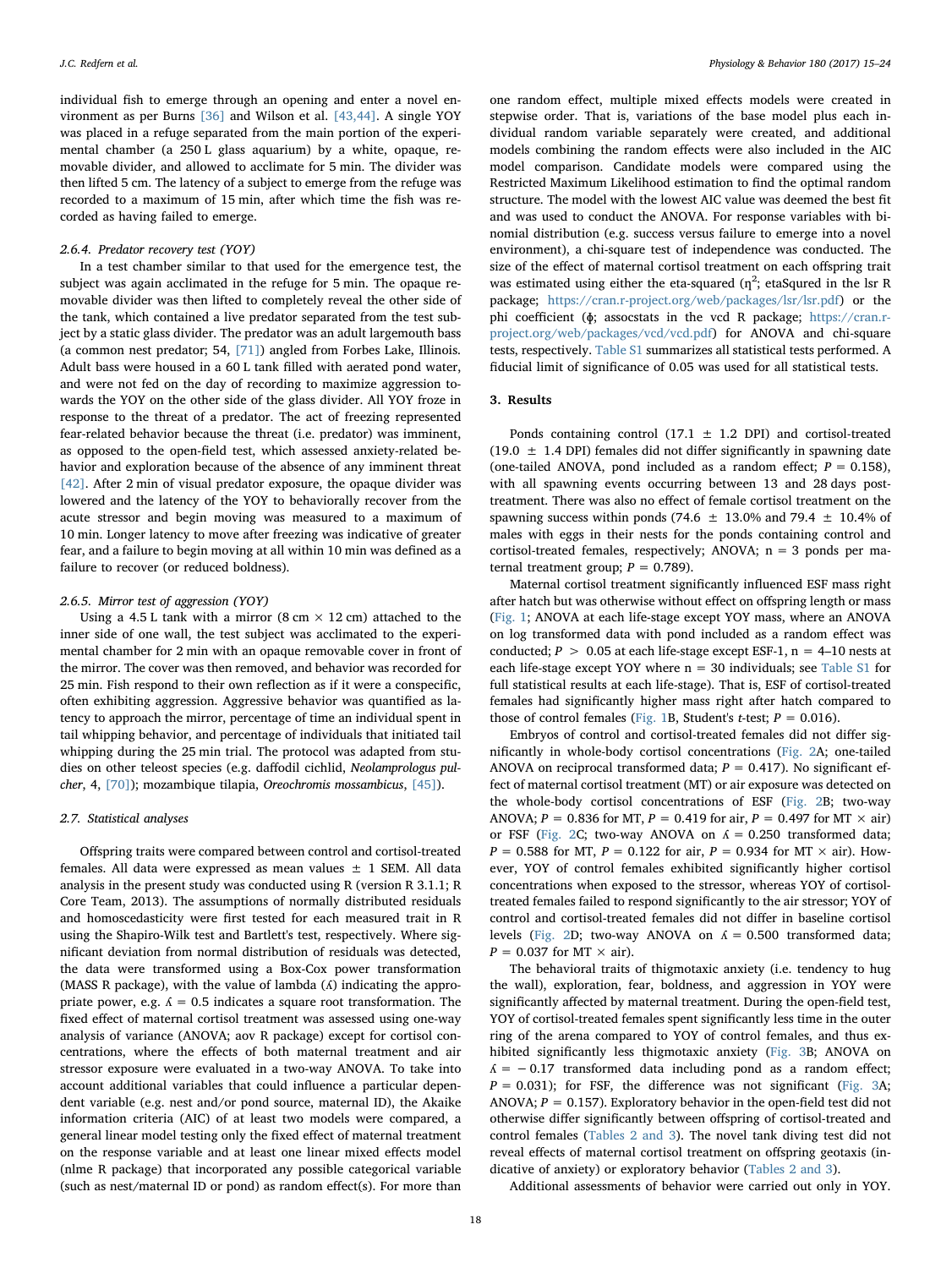**A**

<span id="page-4-0"></span>

**B**

Fig. 1. Length (A) and mass (B) of offspring of control versus cortisol-treated female largemouth bass (Micropterus salmoides) at early life stages, including embryos (0 DPF; n = 6 and 7–8 nests for offspring of control and cortisoltreated females, respectively), early egg-sac fry (ESF-1; 2 DPF;  $n = 4-5$  and  $7-9$  nests), late egg-sac fry (ESF-2; 4 DPF; n = 4 and 7 nests), early free-swimming fry (FSF-1; 6 DPF;  $n = 9$  and 9–10 nests), late free-swimming fry (FSF-2; 8–9 DPF; n = 5–7 and 9 nests), and YOY (35–50 DPF; n = 30 and 30 individual YOY). Values are means + SEM. An asterisk indicates a significant difference between maternal treatments within a life-stage (Student's t-test; see text for details).

<span id="page-4-1"></span>ESF 1.0 embryo  $6 \t{F}$  Baseline 5 0.8 (pg per embryo) (pg per embryo) pg per ESF) (pg per ESF) 4 0.6 3 0.4 2 Whole-body [cortisol] Whole-body [cortisol] 0.2 1 0.0 0 Control Cortisol Control Cortisol (5) (8)  $(5, 5)$   $(8, 9)$  $D$ <sub>16</sub> **C** D FSF  $\qquad \qquad$   $\qquad \qquad$   $\qquad$   $\qquad$   $\qquad$   $\qquad$   $\qquad$   $\qquad$   $\qquad$   $\qquad$   $\qquad$   $\qquad$   $\qquad$   $\qquad$   $\qquad$   $\qquad$   $\qquad$   $\qquad$   $\qquad$   $\qquad$   $\qquad$   $\qquad$   $\qquad$   $\qquad$   $\qquad$   $\qquad$   $\qquad$   $\qquad$   $\qquad$   $\qquad$   $\qquad$   $\qquad$   $\qquad$   $\qquad$   $\qquad$  **b** 6 5 12 (pg per FSF) (ng per  $\mathop{\mathrm{YOY}}$ (pg per FSF) (ng per YOY) 4 **a** 8 3 **a** 2 4 1 0 0

Control Cortisol

Fig. 2. Whole-body cortisol levels of embryos (A), egg-sac fry (ESF; B), free-swimming fry (FSF; C), and young-of-theyear (YOY; C) of control versus cortisol-treated female largemouth bass (Micropterus salmoides). Cortisol levels were measured before (baseline) or after (stressed) subjecting the offspring to 1 min of air exposure followed by a 5 min recovery period; only baseline measurements were collected for embryos. From each nest, cortisol content was quantified from groups of 12–30 embryos, ESF and FSF, while YOY from each pond were processed individually. Values are means + SEM, with n values for nests (embryos, ESF, FSF) or individuals (YOY) indicated on the figure in parentheses (baseline, stressed). Treatments that do not share a letter are significantly different from one another (two-way ANOVA; see text for details); where no letters are present, no statistically significant differences were detected.

Maternal treatment

 $(5, 9)$   $(8, 8)$   $(38, 20)$   $(34, 11)$ 

Control Cortisol

**ab**

**Stressed**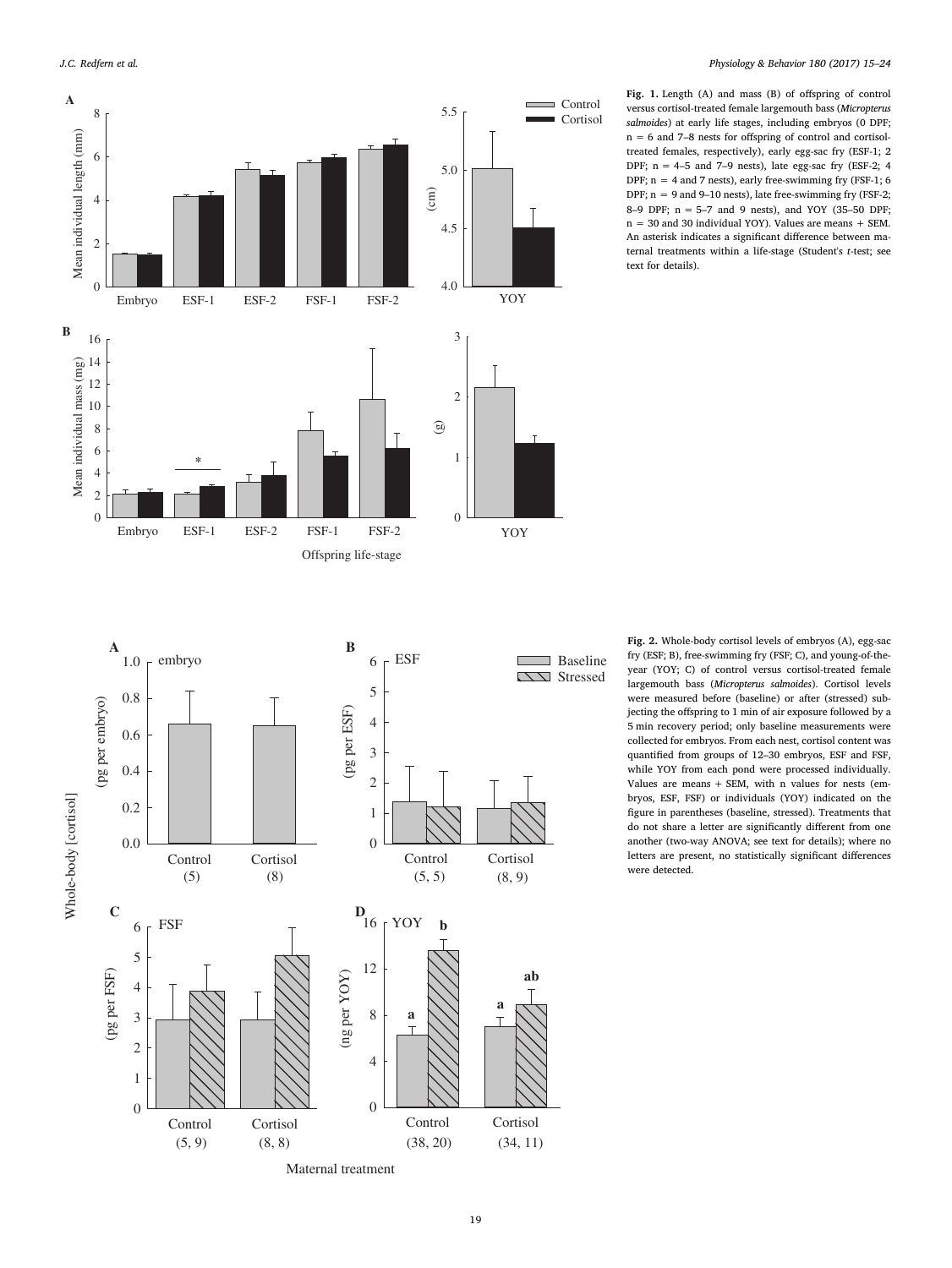<span id="page-5-0"></span>

Fig. 3. The percentage of time free-swimming fry (FSF; A) and young-of-the-year (YOY; B) of control versus cortisol-treated female largemouth bass (Micropterus salmoides) spent in the outer ring of the testing arena, thus exhibiting thigmotaxic anxiety, during a 5 min open-field test. Values are means + SEM, n = 26 and 35 FSF, 29 and 24 YOY for control and cortisol-treated females, respectively. An asterisk indicates a significant difference between maternal treatments (ANOVA; see text for details).

The emergence test revealed significant effects of maternal cortisol treatment on YOY exploratory behavior. During this test, YOY of cortisol-treated mothers took significantly longer to emerge from the re-fuge into the novel environment [\(Fig. 4](#page-6-0)A; ANOVA on  $\Lambda = 0.340$ transformed data;  $P = 0.012$ ) and also failed to emerge during the 15 min trial significantly more often than YOY of control females  $(6.9 \pm 4.8\%$  and 27.6  $\pm$  8.4% emergence failure for YOY of control and cortisol-treated females, respectively; chi-square test of independence;  $n = 29$  for each maternal treatment;  $P = 0.037$ ). Similarly, YOY of cortisol-treated females tended to exhibit a longer latency to first move following exposure to a predator [\(Fig. 4B](#page-6-0); ANOVA on  $\Lambda = 0.160$  transformed data, pond included as a random effect;  $P = 0.067$ , and were also significantly more likely to remain immobile for the entire 10 min trial than offspring of control females (chi-square test of independence; n = 29 and 28 YOY of control and cortisol-treated females, respectively;  $P = 0.008$ ), indicative of a stronger fear response. That is, 21.4  $\pm$  7.9% of the YOY of cortisol-treated females maintained immobility for the entire observation period whereas all offspring of control females recovered behaviorally from the acute stress of predator exposure. The mirror test of aggressive behavior revealed that YOY of control and cortisol-treated females did not differ in their latency to approach the mirror ([Table 3\)](#page-6-1). However, a significantly smaller proportion of YOY of cortisol-treated females initiated aggression during the 25 min trial ([Fig. 5](#page-6-2)A; chi-square test of independence;

 $P = 0.010$ , and those that did spent a smaller percentage of time engaged in aggressive tail whipping behavior compared to YOY of control females [\(Fig. 5](#page-6-2)B; ANOVA on  $\Lambda = 0.005$  transformed data, pond included as a random effect;  $P = 0.009$ ), indicative of lower aggression in the offspring of cortisol-treated females.

### 4. Discussion

The findings of the present study support the hypothesis that cortisol treatment of wild, female largemouth bass prior to spawn (as a proxy for maternal stress) affects offspring physiology and behavior. Specifically, offspring of cortisol-treated females exhibited an attenuated cortisol response to an acute stressor together with behavior suggestive of less anxiety, as well as less exploratory behavior, boldness and aggression. The offspring effects were detected in the absence of a significant difference in embryo cortisol concentrations, suggesting a role for mechanisms other than increased deposition of maternal cortisol into the eggs. These findings raise questions about the mechanisms through which maternal stress influences offspring behavior and physiology, as well as the impacts of such phenotypic changes on fitness [\[46\]](#page-9-3).

# 4.1. Effects of exogenous cortisol administration on female spawning and embryo cortisol concentrations

In some previous studies, stressor exposure in female teleost fish prior to spawn was reported to delay ovulation and spawning [\(\[10,15\]](#page-8-7); reviewed by [\[47\]](#page-9-4)) and to reduce spawning success [\[48\]](#page-9-5). However, based on counts of male-guarded nests with eggs, cortisol-treated female bass in the present study did not exhibit delayed spawning or lower spawning success. The spawning period was unusually late and short in 2014, following a severe winter and April precipitation that was twice the historical average. The resultant delay between cortisol administration and spawning may have minimized the impact of cortisol treatment on spawning date or breeding success.

Spawning is the culmination of gonadal recrudescence, the timing of which is linked to water temperature and photoperiod cues [\[49\]](#page-9-6). Developing oocytes enter the vitellogenic phase of yolk accumulation during the late winter and/or early spring, when plasma vitellogenin concentrations are elevated and gonadosomatic index (GSI) is increasing [\[49,50\].](#page-9-6) Plasma concentrations of the sex steroid estradiol increase in female largemouth bass in the lead up to spawning, as oocytes enter the final stage of development and GSI peaks [\[49,50\].](#page-9-6) In the research ponds used in the present study, spawning typically takes place mid-April [\[51\]](#page-9-7) and oocytes are in the vitellogenic phase for approximately a month preceding the onset of spawning [\[52\].](#page-9-8) Maternal cortisol deposition into the developing eggs occurs during vitellogenesis [\[53\]](#page-9-9). Using the cortisol treatment that was adopted in the present study, O'Connor et al. [\[32\]](#page-8-22) detected elevated ovarian cortisol concentrations in female bass at 9–13 DPI. A comparable response to

<span id="page-5-1"></span>Table 2

Non-significant statistical results for analysis of the behavioral endpoints quantified during the open-field and novel tank diving tests conducted on free-swimming fry (FSF) from control versus cortisol-treated female largemouth bass (Micropterus salmoides).

| Control females | Cortisol-treated females | Transformation $(\Lambda)$ | P-value |
|-----------------|--------------------------|----------------------------|---------|
| $n = 24$        | $n = 33$                 |                            |         |
| $1.46 \pm 0.40$ | $1.78 + 0.37$            | 0.214                      | 0.337   |
| $n = 12 - 23$   | $n = 16 - 33$            |                            |         |
| $90.8 \pm 29.3$ | $134 \pm 19.0$           | 0.920                      | 0.321   |
| $93.8 \pm 2.3$  | $94.5 \pm 1.8$           | 11.55                      | 0.703   |
| $47.8 \pm 10.5$ | $51.5 \pm 8.8$           | -                          | 0.786   |
|                 |                          |                            |         |

Values are means  $\pm$  SEM, for n (indicated in the table) FSF. For the open-field test, data were analyzed by ANOVA with nest included as a random effect in a linear mixed effects model. Where data were transformed to meet the underlying assumptions of parametric tests, the value of lambda (A) indicates the power to which data were raised. For the novel tank diving test, latency to explore and geotaxic anxiety were analyzed by ANOVA with nest and pond, respectively, included as random effects in a linear mixed effects model, while % failure to explore was evaluated using a chi-square test of independence.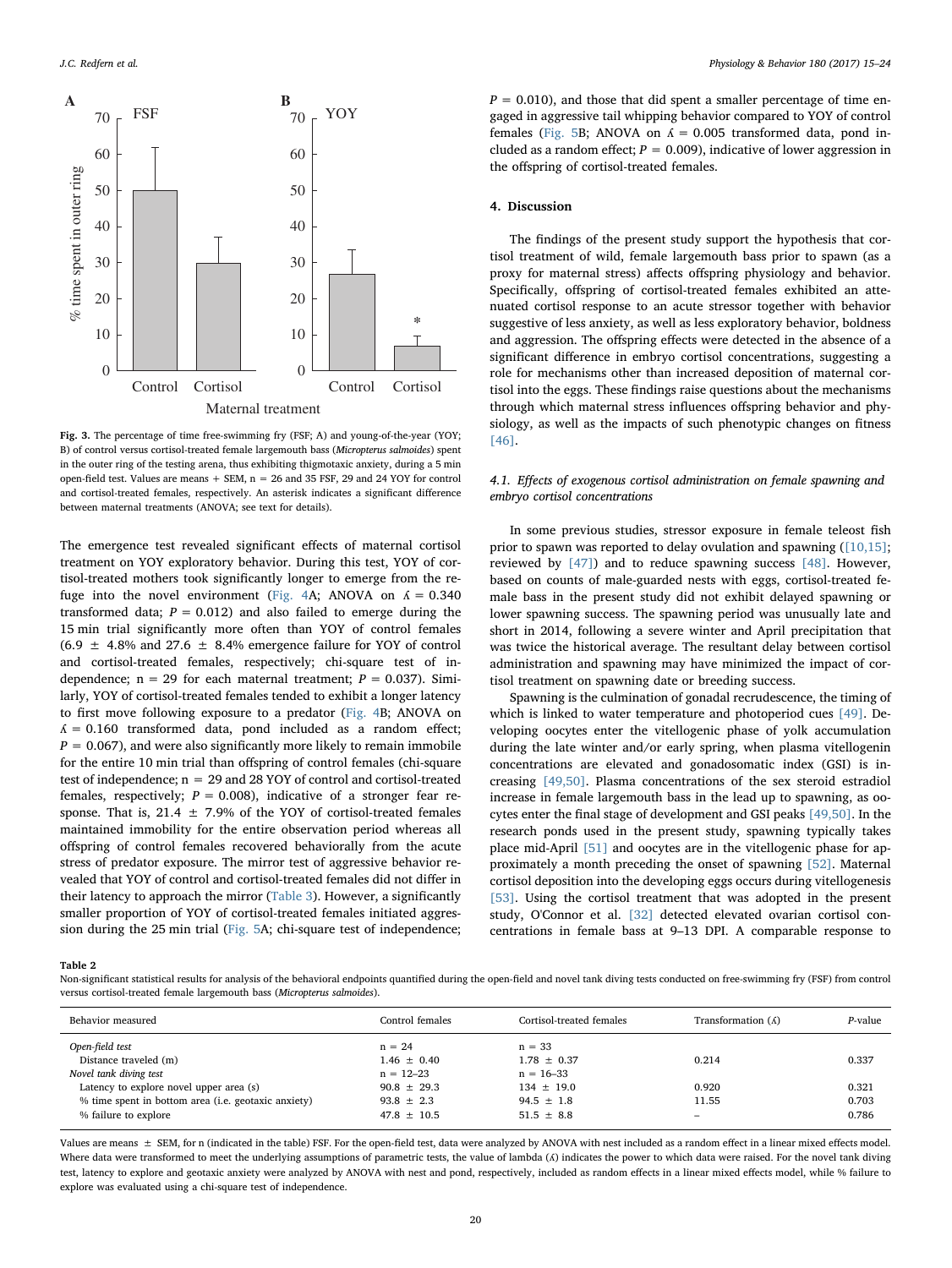#### <span id="page-6-1"></span>Table 3

Non-significant statistical results for analysis of behavioral endpoints quantified during the open-field, novel tank diving, and mirror aggression tests conducted on young-of-the-year (YOY) of control versus cortisol-treated female largemouth bass (Micropterus salmoides).

| Behavior measured                       | Control females | Cortisol-treated females | Transformation<br>$(\Lambda)$ | $P$ -value           |
|-----------------------------------------|-----------------|--------------------------|-------------------------------|----------------------|
| Open-field test                         | $n = 28$        | $n = 29$                 |                               |                      |
| Distance traveled (m)                   | $1.59 \pm 0.28$ | $1.13 \pm 0.25$          | 0.250                         | $0.241*$             |
| Novel tank diving test                  | $n = 19 - 28$   | $n = 18 - 28$            |                               |                      |
| Latency to explore novel upper area (s) | $35.5 \pm 13.2$ | $92.9 + 25.3$            | 0.18                          | $0.260*$             |
| % time spent in bottom area             | $98.0 \pm 0.6$  | $97.1 \pm 0.8$           | 18.33                         | $0.494$ <sup>†</sup> |
| ( <i>i.e.</i> geotaxic anxiety)         |                 |                          |                               |                      |
| % failure to explore                    | $35.7 \pm 9.2$  | $39.3 \pm 9.4$           |                               | $0.783^{\Delta}$     |
| Mirror test of aggression               | $n = 30$        | $n = 30$                 |                               |                      |
| Latency to approach mirror (min)        | $6.93 \pm 0.79$ | $8.20 \pm 1.12$          | $-0.800$                      | $0.596*$             |
|                                         |                 |                          |                               |                      |

Values are means  $\pm$  SEM, for n (indicated in the table) YOY. The statistical significance of differences between YOY of control and cortisol-treated females was assessed by ANOVA (\*), ANOVA with pond included as a random effect in a linear mixed effects model (†), or chi-square test of independence (Δ). Where data were transformed to meet the underlying assumptions of parametric tests, the value of lambda (ʎ) indicates the power to which data were raised.

<span id="page-6-0"></span>

Fig. 4. Latency for young-of-the-year (YOY) of control versus cortisol-treated female largemouth bass (Micropterus salmoides) to emerge from a refuge into a novel environment (A), and to behaviorally recover and begin moving following visual exposure to a potential predator (B). Values are means  $+$  SEM,  $n = 27-29$  individual YOY. An asterisk indicates a significant difference between maternal treatments (ANOVA; see text for details).

cortisol treatment would be expected for the female bass of the present study, given that O'Connor et al. [\[32\]](#page-8-22) studied bass from the same populations as the present study, held in the same research ponds. Spawning in the present study occurred between 13 and 28 DPI, suggesting that maternal ovarian cortisol concentrations would have been elevated only for the latter part of vitellogenesis and the final stage of oocyte maturation. This factor may have contributed to the absence of differences in cortisol content between embryos of control and cortisoltreated females. Alternatively, maternal or embryonic buffering against maternal deposition of cortisol may have occurred [\[46\]](#page-9-3). Females may buffer eggs from hypercortisolism via the action of ovarian 11β-hydroxysteroid dehydrogenase type 2 (11βHSD-2), the enzyme that catalyzes the conversion of cortisol to its inactive form cortisone [\[53\]](#page-9-9). Zebrafish ovarian tissue treated with cortisol in vitro elevated ovarian follicle 11βHSD-2 transcript abundance seven-fold, potentially accounting for the general lack of effect of maternal cortisol treatment on embryo cortisol content in this species, despite elevated maternal ovarian cortisol levels [\[23\].](#page-8-18) Increased efflux of cortisol using ATPbinding cassette (ABC) transporters, as proposed for three-spined stickleback embryos [\[54\],](#page-9-10) also could have protected bass embryos from

<span id="page-6-2"></span>

Fig. 5. Percentage of individual young-of-the-year (YOY) offspring of control versus cortisol-treated female largemouth bass (Micropterus salmoides) that initiated aggressive tail whipping behavior in response to their reflection in a mirror (A), and the percentage of time that YOY spent engaging in tail whipping behavior during the 25 min mirror trial (B). Values are means + SEM, n = 28–30 individual YOY. An asterisk indicates a significant difference between maternal treatments (chi-square test of independence for % of individuals that initiated aggression and ANOVA for percentage of time spent tail whipping; see text for details).

effects of maternal cortisol treatment. Clearly, these potential mechanisms require further investigation in largemouth bass. Although studies of embryos reared from cortisol-treated mothers or cortisoltreated eggs typically have reported elevated embryo cortisol levels ([\[22,25\];](#page-8-33) but see [\[23\]](#page-8-18)), the effects of maternal stress on embryo cortisol content have been more variable [\[5,6,9,11](#page-8-4)–13]. Importantly, effects of maternal stress on offspring phenotype have been reported in teleosts in the absence of differences in embryo cortisol content [\[5,9,55\]](#page-8-4), and the results of the present study support these findings. That is, despite the absence of elevated cortisol concentrations in embryos of cortisoltreated females, maternal cortisol treatment significantly affected offspring phenotype, suggesting that mechanisms other than embryo cortisol levels per se may mediate the effects of maternal stress on offspring. The possibility of epigenetic effects is of obvious interest in this regard [\[28\]](#page-8-20).

# 4.2. Effects of maternal cortisol treatment on offspring growth

Effects of maternal cortisol treatment were detected only on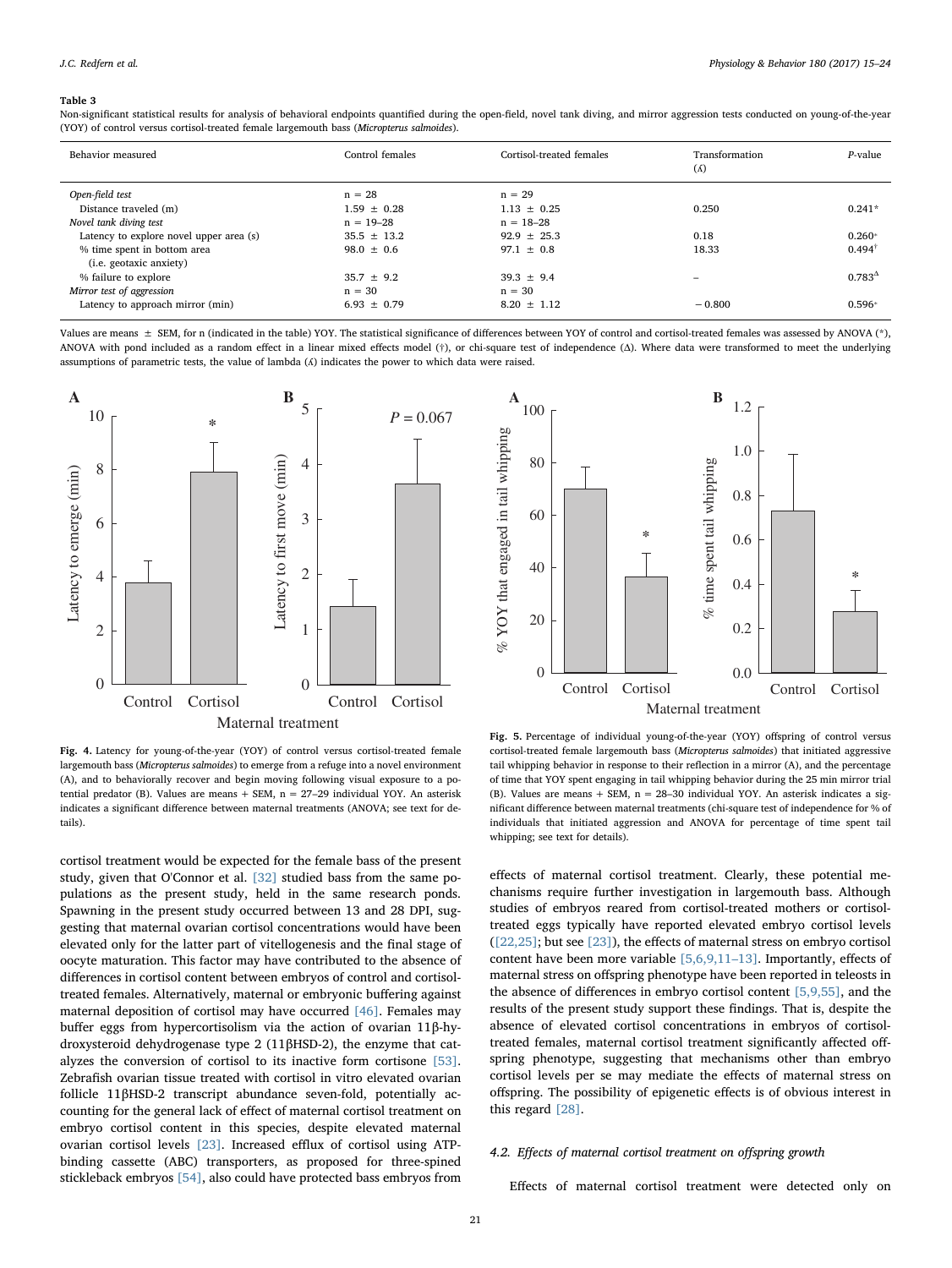offspring mass right after hatch, when early ESF of cortisol-treated female bass were greater in mass than offspring of control females. It is difficult to place this finding in the context of the existing literature for teleosts because previous studies of the effects of maternal stress or cortisol exposure on offspring length and/or mass have yielded variable results. Although several studies reported reduced offspring length and mass [\[6,10,11,17,22,25,56\]](#page-8-21), others reported increases [\[13,21,28,57\]](#page-8-10) or no effect [\[9,12,15,16\].](#page-8-6) Ostrand et al. [\[7\]](#page-8-34) reported that pre-spawn exposure of adult largemouth bass (male and female) to multiple, repeated acute stressors resulted in offspring with reduced growth. Species differences and/or differences in the type of maternal stressor or cortisol administration method may account for at least some of this variability but patterns have not emerged to date (see also Ref. [\[59\]\)](#page-9-11).

# 4.3. Effects of maternal cortisol treatment on offspring stress-induced cortisol levels

The present study is, to our knowledge, the first to report baseline and stress-induced cortisol concentrations for largemouth bass fry. Maternal cortisol treatment did not affect baseline cortisol concentrations of bass offspring at any of the three developmental stages assessed, in agreement with the majority of previous studies in freeswimming fish fry [\[5,55,58\].](#page-8-4) Regardless of maternal treatment group, neither ESF nor FSF mounted a significant cortisol response to acute air exposure, indicating that the capacity of developing bass to perceive external stressors and activate the HPI axis to generate a cortisol response appears during the transition from yolk reabsorption to exogenous feeding, timing that is consistent with that in other teleost species (rainbow trout, Oncorhynchus mykiss, [\[24\];](#page-8-35) zebrafish, 1,2 [\[62,69\]\)](#page-9-12). By the YOY life-stage, a robust cortisol response was present in offspring of control females. However, the cortisol response to air exposure was attenuated in YOY of cortisol-treated female bass, in agreement with reports of diminished cortisol responses to acute stress in the offspring of stressed or cortisol-treated female salmonids [\[24,55\]](#page-8-35) and zebrafish [\[5\].](#page-8-4) Similarly, cortisol-injected zebrafish eggs yielded offspring with a reduced cortisol response to an acute stressor [\[21\]](#page-8-19). Whether an attenuated cortisol response is adaptive, and under what conditions it might be adaptive, remain to be determined. It is conceivable that the physiological costs associated with constant or repeated activation of the HPI axis could be reduced by attenuating the cortisol response.

#### 4.4. Effects of maternal cortisol treatment on offspring behavior

In addition to the effect of maternal cortisol treatment in dampening the physiological (cortisol) response to an acute stressor, YOY behavior was altered by maternal cortisol treatment. Thigmotaxis in the openfield test was reduced in YOY of cortisol-treated females, suggesting reduced anxiety [\[39\]](#page-8-36). The open-field test also is used to assess exploratory behavior [\[59\],](#page-9-11) with the lower thigmotaxis observed in YOY of cortisol-treated females consistent with an increased tendency to explore. However, YOY of cortisol-treated females exhibited a longer latency to leave the refuge and explore the novel environment during the emergence test, and a greater proportion of these offspring failed to emerge during the trial, observations that suggest reduced exploratory behavior [\[59\]](#page-9-11). These contrasting results, together with the lack of significant difference in exploratory behavior between treatment groups in the novel tank diving test, suggest that effects of maternal cortisol treatment on YOY behavior are context-specific. In the predator recovery test, YOY of cortisol-treated female bass tended to take longer to begin moving after freezing in response to viewing a predator, and were significantly more likely to fail to recover than YOY of control females. That is, maternal cortisol treatment resulted in offspring with a more persistent fear response. Such latency to resume movement also could be considered a measure of boldness [\[35,59,60\]](#page-8-25), suggesting that offspring of cortisol-treated female bass exhibited reduced boldness.

The mechanisms through which cortisol treatment of female bass results in offspring that is less anxious, potentially less exploratory, less bold, and with an attenuated cortisol response to a stressor, remain to be determined. In zebrafish larvae that were injected as embryos with cortisol to mimic cortisol transfer by stressed females, the cortisol response to an acute physical stressor was eliminated [\[21\]](#page-8-19) and thigmotaxis was reduced [\[61\],](#page-9-13) findings similar to those of the present study. These zebrafish larvae also exhibited increased neurogenesis in the pallium and the preoptic area of the brain, regions that are involved in the control of behavior and control of the HPI axis, respectively [\[61\]](#page-9-13). In addition, the mRNA abundances of corticotropin releasing factor (CRF) and proopiomelanocortin (POMC), key players in activation of the HPI axis in the preoptic area and pituitary, respectively, were significantly reduced in cortisol-treated relative to control animals, in accordance with the attenuated cortisol response of these larvae [\[21\]](#page-8-19). Collectively, these data suggest that programming of offspring behavior and stress responsiveness by maternal stress may be mediated by actions of cortisol on neurogenesis in specific regions of the developing brain [\[61\]](#page-9-13). Even in the absence of differences in embryo cortisol content, as in the present study, changes in factors such as glucocorticoid receptor (GR) abundance could alter cortisol signalling, generating effects in offspring; GRs are maternally deposited into the oocyte together with cortisol [\[62,63\].](#page-9-12) Indeed, GR knockdown in zebrafish not only altered development [\[64,65\],](#page-9-14) but also resulted in changes in the behavioral phenotype of adult zebrafish [\[66\]](#page-9-15). Extending these types of mechanistic studies to species such as bass is needed to explore the underlying relationships among maternal stress, cortisol, behavior and HPI axis function.

Maternal cortisol treatment also yielded YOY that were less likely to engage in aggressive behavior, because a significantly smaller proportion of YOY of cortisol-treated female bass initiated tail whipping behavior during the mirror test trial, and those that exhibited this behavior spent less time tail whipping than did YOY of control females. Interestingly, essentially the opposite result was obtained for the offspring of female guppies (Poecilia reticulata) exposed to mild stress, where an increased rate of interaction with a mirror image was detected [\[67\]](#page-9-16). Opposing effects on aggression were also reported for treatment of brown trout (Salmo trutta) eggs with cortisol, with exposure of ova prefertilization causing elevated aggression [\[57\],](#page-9-17) whereas exposure of embryos immediately post-fertilization lowered aggression [\[25\]](#page-8-37). Thus, the timing of exposure to cortisol appears to be important in determining effects on aggressive behavior. Whether changes in aggressive behavior are adaptive may depend on the environment experienced by the offspring. For example, salmonid fry compete for feeding territories and the outcome of this competition affects subsequent growth [\[68\]](#page-9-18), so increased aggression, if it translates into competitive success, could confer greater fitness.

# 4.5. Conclusions

In summary, the treatment of wild, female largemouth bass with cortisol several weeks prior to spawn had long-lasting effects on offspring phenotype, including increased fear responses, as well as reduced anxiety, boldness, aggression, and potentially exploratory behavior in YOY. Perhaps most striking, however, was the attenuation of the cortisol response to an acute stressor in YOY of cortisol-treated female bass. Further studies are needed to assess the impact of these phenotypic changes on lifetime fitness in largemouth bass, and effects on lifetime fitness likely will be dependent on the type and frequency of stressors present in the offspring environment [\[46\]](#page-9-3). It is noteworthy that most effects of maternal cortisol treatment did not manifest in offspring until later in development (up to 60 DPF), emphasizing the importance of intergenerational studies that extend beyond evaluation of embryos or larvae. Whether effects of elevated maternal cortisol on offspring traits would have differed if maternal cortisol manipulations had been conducted earlier or even closer to spawn requires further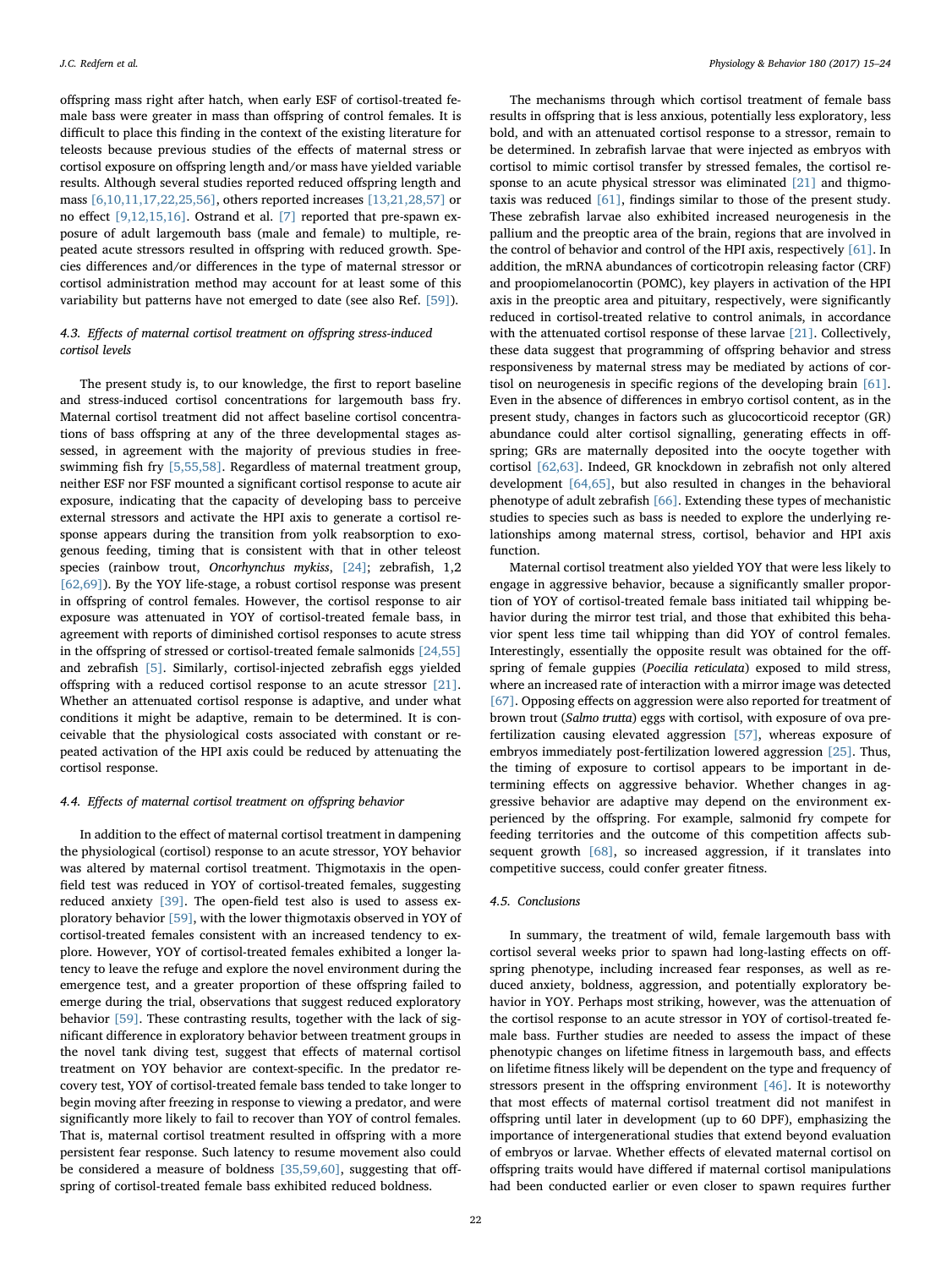investigation, as does the possibility of effects associated with the administration of cortisol but independent of the effects of elevating maternal cortisol per se. Lastly, effects of maternal cortisol treatment were observed in the present study even in the absence of differences in embryo cortisol concentrations, suggesting that maternal cortisol deposition into the egg is not the sole mediator of maternal stress effects on offspring phenotype.

Supplementary data to this article can be found online at [http://dx.](http://dx.doi.org/10.1016/j.physbeh.2017.08.001) [doi.org/10.1016/j.physbeh.2017.08.001.](http://dx.doi.org/10.1016/j.physbeh.2017.08.001)

### Acknowledgements

John English and members of the Kaskaskia field station (Illinois Natural History Survey) provided assistance with adult bass collection, and the former also helped with cortisol treatment and stocking of adult largemouth bass into experimental ponds. Brian Van Ee, Mitch Stanton, and Benjamin Smith collected bass young-of-the-year by seining. Brett Culbert, Olivia Gallarino, Katie Wiwchar, Rowan Harris, Chantal Williams and Daniel Kostyniuk aided in scoring bass behavior from video recordings, and Benoit Tremblay helped to write the MATLAB script used to quantify thigmotaxis in the open-field test.

#### Funding

This work was supported by the Natural Sciences and Research Council (NSERC) of Canada Discovery grant program (grant numbers RGPIN 217440-2012 to KMG and 315774 to SJC). The Illinois Natural History Survey, University of Illinois, provided facilities and logistical support for the work. SJC is supported by the NSERC Canada Research Chair program. JCR was supported by an NSERC Alexander Graham Bell Canada Graduate Scholarship – Masters and an Ontario Graduate Scholarship.

#### References

- <span id="page-8-0"></span>[1] [D. Dudgeon, A.H. Arthington, M.O. Gessner, Z.-I. Kawabata, D.J. Knowler,](http://refhub.elsevier.com/S0031-9384(17)30235-4/rf0005) [C. Lévêque, R.J. Naiman, A.-H. Prieur-Richard, D. Soto, M.L.J. Stiassny,](http://refhub.elsevier.com/S0031-9384(17)30235-4/rf0005) [C.A. Sullivan, Freshwater biodiversity: importance, threats, status and conservation](http://refhub.elsevier.com/S0031-9384(17)30235-4/rf0005) [challenges, Biol. Rev. 81 \(2006\) 163](http://refhub.elsevier.com/S0031-9384(17)30235-4/rf0005)–182.
- <span id="page-8-1"></span>[2] [M.C. Jackson, C.J.G. Loewen, R.D. Vinebrooke, C.T. Chimimba, Net e](http://refhub.elsevier.com/S0031-9384(17)30235-4/rf0010)ffects of [multiple stressors in freshwater ecosystems: a meta-analysis, Glob. Chang. Biol. 22](http://refhub.elsevier.com/S0031-9384(17)30235-4/rf0010) [\(2016\) 189.](http://refhub.elsevier.com/S0031-9384(17)30235-4/rf0010)
- <span id="page-8-2"></span>[3] [A. Ricciardi, J.B. Rasmussen, Extinction rates of North American freshwater fauna,](http://refhub.elsevier.com/S0031-9384(17)30235-4/rf0015) [Conserv. Biol. 13 \(1999\) 1220](http://refhub.elsevier.com/S0031-9384(17)30235-4/rf0015)–1222.
- <span id="page-8-3"></span>[4] [T.A. Mousseau, C.W. Fox, The adaptive signi](http://refhub.elsevier.com/S0031-9384(17)30235-4/rf0020)ficance of maternal effects, Trends [Ecol. Evol. 13 \(1998\) 403](http://refhub.elsevier.com/S0031-9384(17)30235-4/rf0020)–407.
- <span id="page-8-4"></span>[5] J.D. Jeff[rey, K.M. Gilmour, Programming of the hypothalamic-pituitary-interrenal](http://refhub.elsevier.com/S0031-9384(17)30235-4/rf0025) [axis by maternal social status in zebra](http://refhub.elsevier.com/S0031-9384(17)30235-4/rf0025)fish (Danio rerio), J. Exp. Biol. 219 (2016) 1734–[1743.](http://refhub.elsevier.com/S0031-9384(17)30235-4/rf0025)
- <span id="page-8-21"></span>[6] [M.I. McCormick, Behaviorally induced maternal stress in a](http://refhub.elsevier.com/S0031-9384(17)30235-4/rf0030) fish influences progeny [quality by a hormonal mechanism, Ecology 79 \(1998\) 1873](http://refhub.elsevier.com/S0031-9384(17)30235-4/rf0030)–1883.
- <span id="page-8-34"></span>[7] [K.G. Ostrand, S.J. Cooke, D.H. Wahl, E](http://refhub.elsevier.com/S0031-9384(17)30235-4/rf0035)ffects of stress on largemouth bass re[production, N. Am. J. Fish Manag. 24 \(2004\) 1038](http://refhub.elsevier.com/S0031-9384(17)30235-4/rf0035)–1045.
- <span id="page-8-5"></span>[8] [D.A. Patterson, J.S. Macdonald, S.G. Hinch, M.C. Healey, A.P. Farrell, The e](http://refhub.elsevier.com/S0031-9384(17)30235-4/rf0040)ffect of [exercise and captivity on energy partitioning, reproductive maturation and fertili](http://refhub.elsevier.com/S0031-9384(17)30235-4/rf0040)[zation success in adult sockeye salmon, J. Fish Biol. 64 \(2004\) 1039](http://refhub.elsevier.com/S0031-9384(17)30235-4/rf0040)–1059.
- <span id="page-8-6"></span>[9] [N.M. Sopinka, S.G. Hinch, C.T. Middleton, J.A. Hills, D.A. Patterson, Mother knows](http://refhub.elsevier.com/S0031-9384(17)30235-4/rf0045) best, even when stressed? Eff[ects of maternal exposure to a stressor on o](http://refhub.elsevier.com/S0031-9384(17)30235-4/rf0045)ffspring performance at diff[erent life stages in a wild semelparous](http://refhub.elsevier.com/S0031-9384(17)30235-4/rf0045) fish, Oecologia 175 [\(2014\) 493](http://refhub.elsevier.com/S0031-9384(17)30235-4/rf0045)–500.
- <span id="page-8-7"></span>[10] [V.R. Mileva, K.M. Gilmour, S. Balshine, E](http://refhub.elsevier.com/S0031-9384(17)30235-4/rf0050)ffects of maternal stress on egg characteristics in a cooperatively breeding fi[sh, Comp. Biochem. Physiol. A 158 \(2011\)](http://refhub.elsevier.com/S0031-9384(17)30235-4/rf0050) 22–[29.](http://refhub.elsevier.com/S0031-9384(17)30235-4/rf0050)
- <span id="page-8-8"></span>[11] [M.I. McCormick, Mothers matter: crowding leads to stressed mothers and smaller](http://refhub.elsevier.com/S0031-9384(17)30235-4/rf0055) offspring in marine fi[sh, Ecology 87 \(2006\) 1104](http://refhub.elsevier.com/S0031-9384(17)30235-4/rf0055)–1109.
- <span id="page-8-9"></span>[12] [M.L. Stratholt, E.M. Donaldson, N.R. Liley, Stress induced elevation of plasma](http://refhub.elsevier.com/S0031-9384(17)30235-4/rf0060) [cortisol in adult female coho salmon \(](http://refhub.elsevier.com/S0031-9384(17)30235-4/rf0060)Oncorhynchus mykiss), is reflected in egg [cortisol content, but does not appear to a](http://refhub.elsevier.com/S0031-9384(17)30235-4/rf0060)ffect early development, Aquaculture 158 [\(1997\) 141](http://refhub.elsevier.com/S0031-9384(17)30235-4/rf0060)–153.
- <span id="page-8-10"></span>[13] [E.R. Giesing, C.D. Suski, R.E. Warner, A.M. Bell, Female sticklebacks transfer in](http://refhub.elsevier.com/S0031-9384(17)30235-4/rf0065)formation via eggs: eff[ects of maternal experience with predators on o](http://refhub.elsevier.com/S0031-9384(17)30235-4/rf0065)ffspring, Proc. [R. Soc. Lond. B 278 \(2011\) 1753](http://refhub.elsevier.com/S0031-9384(17)30235-4/rf0065)–1759.
- <span id="page-8-11"></span>[14] [K.E. McGhee, L.M. Pintor, E.L. Suhr, A.M. Bell, Maternal exposure to predation risk](http://refhub.elsevier.com/S0031-9384(17)30235-4/rf0070) decreases off[spring antipredator behaviour and survival in threespined stickleback,](http://refhub.elsevier.com/S0031-9384(17)30235-4/rf0070) [Funct. Ecol. 26 \(2012\) 932](http://refhub.elsevier.com/S0031-9384(17)30235-4/rf0070)–940.
- <span id="page-8-12"></span>[15] [P.M. Campbell, T.G. Pottinger, J.P. Sumpter, Stress reduces the quality of gametes](http://refhub.elsevier.com/S0031-9384(17)30235-4/rf0075) [produced by rainbow trout, Biol. Reprod. 47 \(1992\) 1140](http://refhub.elsevier.com/S0031-9384(17)30235-4/rf0075)–1150.
- <span id="page-8-13"></span>[16] [P.M. Campbell, T.G. Pottinger, J.P. Sumpter, Preliminary evidence that chronic](http://refhub.elsevier.com/S0031-9384(17)30235-4/rf0080) confi[nement stress reduces the quality of gametes produced by brown and rainbow](http://refhub.elsevier.com/S0031-9384(17)30235-4/rf0080) [trout, Aquaculture 120 \(1994\) 151](http://refhub.elsevier.com/S0031-9384(17)30235-4/rf0080)–169.
- <span id="page-8-14"></span>[17] [W.M. Contreras-Sanchez, C.B. Schreck, M.S. Fitzpatrick, C.B. Pereira, E](http://refhub.elsevier.com/S0031-9384(17)30235-4/rf0085)ffects of [stress on the reproductive performance of rainbow trout \(](http://refhub.elsevier.com/S0031-9384(17)30235-4/rf0085)Oncorhynchus mykiss), [Biol. Reprod. 58 \(1998\) 439](http://refhub.elsevier.com/S0031-9384(17)30235-4/rf0085)–447.
- <span id="page-8-16"></span><span id="page-8-15"></span>[18] [S.E. Wendelaar Bonga, The stress response in](http://refhub.elsevier.com/S0031-9384(17)30235-4/rf0090) fish, Physiol. Rev. 77 (1997) 591–625. [19] [S. Brooks, C.R. Tyler, J.P. Sumpter, Egg quality in](http://refhub.elsevier.com/S0031-9384(17)30235-4/rf0095) fish: what makes a good egg? Rev.
- <span id="page-8-17"></span>[Fish Biol. Fish. 7 \(1997\) 387](http://refhub.elsevier.com/S0031-9384(17)30235-4/rf0095)–416. [20] [D. Nesan, M.M. Vijayan, Role of glucocorticoid in developmental programming:](http://refhub.elsevier.com/S0031-9384(17)30235-4/rf0100)
- <span id="page-8-19"></span>evidence from zebrafi[sh, Gen. Comp. Endocrinol. 181 \(2013\) 35](http://refhub.elsevier.com/S0031-9384(17)30235-4/rf0100)–44. [21] [D. Nesan, M.M. Vijayan, Maternal cortisol mediates hypothalamus-pituitary-inter-](http://refhub.elsevier.com/S0031-9384(17)30235-4/rf0105)
- [renal axis development in zebra](http://refhub.elsevier.com/S0031-9384(17)30235-4/rf0105)fish, Sci Rep 6 (2016).
- <span id="page-8-33"></span>[22] [M.S. Eriksen, M. Bakken, A.M. Espmark, B.O. Braastad, R. Salte, Prespawning stress](http://refhub.elsevier.com/S0031-9384(17)30235-4/rf0110) in farmed Atlantic salmon Salmo salar[: maternal cortisol exposure and hyperthermia](http://refhub.elsevier.com/S0031-9384(17)30235-4/rf0110) [during embryonic development afefct o](http://refhub.elsevier.com/S0031-9384(17)30235-4/rf0110)ffspring survival, growth and incidence of [malformations, J. Fish Biol. 69 \(2006\) 114](http://refhub.elsevier.com/S0031-9384(17)30235-4/rf0110)–129.
- <span id="page-8-18"></span>[23] [E. Faught, C. Best, M.M. Vijayan, Maternal stress-associated cortisol stimulation](http://refhub.elsevier.com/S0031-9384(17)30235-4/rf0115) [may protect embryos from cortisol excess in zebra](http://refhub.elsevier.com/S0031-9384(17)30235-4/rf0115)fish, R. Soc. Open Sci. 3 (2016) [160032.](http://refhub.elsevier.com/S0031-9384(17)30235-4/rf0115)
- <span id="page-8-35"></span>[24] [B. Auperin, M. Geslin, Plasma cortisol response to stress in juvenile rainbow trout is](http://refhub.elsevier.com/S0031-9384(17)30235-4/rf0120) infl[uenced by their life history during early development and by egg cortisol con](http://refhub.elsevier.com/S0031-9384(17)30235-4/rf0120)[tent, Gen. Comp. Endocrinol. 158 \(2008\) 234](http://refhub.elsevier.com/S0031-9384(17)30235-4/rf0120)–239.
- <span id="page-8-37"></span>[25] [T. Burton, M.O. Hoogenboom, J.D. Armstrong, T.G.G. Groothuis, N.B. Metcalfe, Egg](http://refhub.elsevier.com/S0031-9384(17)30235-4/rf0125) [hormones in a highly fecund vertebrate: do they in](http://refhub.elsevier.com/S0031-9384(17)30235-4/rf0125)fluence offspring social structure [in competitive conditions? Funct. Ecol. 25 \(2011\) 1379](http://refhub.elsevier.com/S0031-9384(17)30235-4/rf0125)–1388.
- [26] [K.S. Wilson, G. Matrone, D.E.W. Livingstone, E.A.S. Al-Dujaili, J.J. Mullins,](http://refhub.elsevier.com/S0031-9384(17)30235-4/rf0130) [C.S. Tucker, P.W.F. Hadoke, C.J. Kenyon, M.A. Denvir, Physiological roles of glu](http://refhub.elsevier.com/S0031-9384(17)30235-4/rf0130)[cocorticoids during early embryonic development of the zebra](http://refhub.elsevier.com/S0031-9384(17)30235-4/rf0130)fish (Danio rerio), J. [Physiol. 591 \(2013\) 6209](http://refhub.elsevier.com/S0031-9384(17)30235-4/rf0130)–6220.
- [27] [M. Li, H.L. Christie, J.F. Leatherland, The](http://refhub.elsevier.com/S0031-9384(17)30235-4/rf0135) in vitro metabolism of cortisol by ovarian follicles of rainbow trout (Oncorhynchus mykiss[\): comparison with ovulated oocytes](http://refhub.elsevier.com/S0031-9384(17)30235-4/rf0135) [and pre-hatch embryos, Reproduction 144 \(2012\) 713](http://refhub.elsevier.com/S0031-9384(17)30235-4/rf0135)–722.
- <span id="page-8-20"></span>[28] [B.C. Mommer, A.M. Bell, Maternal experience with predation risk in](http://refhub.elsevier.com/S0031-9384(17)30235-4/rf0140)fluences [genome-wide embryonic gene expression in threespined sticklebacks \(](http://refhub.elsevier.com/S0031-9384(17)30235-4/rf0140)Gasterosteus aculeatus[\), PLoS One 9 \(2014\) e98564.](http://refhub.elsevier.com/S0031-9384(17)30235-4/rf0140)
- [29] [M.S. Eriksen, G. Færevik, S. Kittilsen, M.I. McCormick, D. Damsgård,](http://refhub.elsevier.com/S0031-9384(17)30235-4/rf0145) [V.A. Braithwaite, B.O. Braastad, M. Bakken, Stressed mothers - troubled o](http://refhub.elsevier.com/S0031-9384(17)30235-4/rf0145)ffspring: a [study of behavioural maternal e](http://refhub.elsevier.com/S0031-9384(17)30235-4/rf0145)ffects in farmed Salmo salar, J. Fish Biol. 79 (2011) 575–[586.](http://refhub.elsevier.com/S0031-9384(17)30235-4/rf0145)
- [30] [S.C. Ghio, A.B. Leblanc, C. Audet, N. Aubin-Horth, E](http://refhub.elsevier.com/S0031-9384(17)30235-4/rf0150)ffects of maternal stress and [cortisol exposure at the egg stage on learning, boldness and neophobia in brook](http://refhub.elsevier.com/S0031-9384(17)30235-4/rf0150) [trout, Behaviour 153 \(2016\) 1639](http://refhub.elsevier.com/S0031-9384(17)30235-4/rf0150)–1663.
- [31] [S.H. McConnachie, K.V. Cook, D.A. Patterson, K.M. Gilmour, S.G. Hinch,](http://refhub.elsevier.com/S0031-9384(17)30235-4/rf0155) [A.P. Farrell, S.J. Cooke, Consequences of acute stress and cortisol manipulation on](http://refhub.elsevier.com/S0031-9384(17)30235-4/rf0155) [the physiology, behavior, and reproductive outcome of female Paci](http://refhub.elsevier.com/S0031-9384(17)30235-4/rf0155)fic salmon on [spawning grounds, Horm. Behav. 62 \(2012\) 67](http://refhub.elsevier.com/S0031-9384(17)30235-4/rf0155)–76.
- <span id="page-8-22"></span>[32] [C.M. O'Connor, M. Nannini, D.H. Wahl, S.M. Wilson, K.M. Gilmour, S.J. Cooke, Sex](http://refhub.elsevier.com/S0031-9384(17)30235-4/rf0160)specific [consequences of experimental cortisol elevation in pre-reproductive wild](http://refhub.elsevier.com/S0031-9384(17)30235-4/rf0160) [largemouth bass, J. Exp. Zool. 319A \(2013\) 23](http://refhub.elsevier.com/S0031-9384(17)30235-4/rf0160)–31.
- <span id="page-8-23"></span>[33] G.W. Benz, R.P. Jacobs, Practical fi[eld methods of sexing largemouth bass, Prog.](http://refhub.elsevier.com/S0031-9384(17)30235-4/rf0165) [Fish Cult. 48 \(1986\) 221](http://refhub.elsevier.com/S0031-9384(17)30235-4/rf0165)–225.
- <span id="page-8-24"></span>[34] [C.M. O'Connor, K.M. Gilmour, R. Arlinghaus, G. van der Kraak, S.J. Cooke, Stress](http://refhub.elsevier.com/S0031-9384(17)30235-4/rf0170) and parental care in a wild teleost fi[sh: insights from exogenous supraphysiological](http://refhub.elsevier.com/S0031-9384(17)30235-4/rf0170) [cortisol implants, Physiol. Biochem. Zool. 82 \(2009\) 709](http://refhub.elsevier.com/S0031-9384(17)30235-4/rf0170)–719.
- <span id="page-8-25"></span>[35] [C.N. Toms, D.J. Echevarria, Back to basics: searching for a comprehensive frame](http://refhub.elsevier.com/S0031-9384(17)30235-4/rf0175)[work for exploring individual di](http://refhub.elsevier.com/S0031-9384(17)30235-4/rf0175)fferences in zebrafish (Danio rerio) behavior, Zebrafi[sh 11 \(2014\) 325](http://refhub.elsevier.com/S0031-9384(17)30235-4/rf0175)–340.
- <span id="page-8-26"></span>[36] [J.G. Burns, The validity of three tests of temperament in gupplies \(](http://refhub.elsevier.com/S0031-9384(17)30235-4/rf0180)Poecilia reticulata[\), J. Comp. Psychol. 122 \(2008\) 344](http://refhub.elsevier.com/S0031-9384(17)30235-4/rf0180)–356.
- <span id="page-8-27"></span>[37] [A. Pérez-Escudero, J. Vicente-Page, R.C. Hinz, S. Arganda, G.G. de Polavieja,](http://refhub.elsevier.com/S0031-9384(17)30235-4/rf0185) [idTracker: tracking individuals in a group by automatic identi](http://refhub.elsevier.com/S0031-9384(17)30235-4/rf0185)fication of unmarked [animals, Nat. Methods 11 \(2014\) 743](http://refhub.elsevier.com/S0031-9384(17)30235-4/rf0185)–748.
- <span id="page-8-28"></span>[38] [E.D. Levin, D.T. Cerutti, Behavioral neuroscience of zebra](http://refhub.elsevier.com/S0031-9384(17)30235-4/rf0190)fish, in: J.J. Buccafusco [\(Ed.\), Methods of Behavior Analysis in Neuroscience, CRC Press, Boca Raton, 2009,](http://refhub.elsevier.com/S0031-9384(17)30235-4/rf0190) [pp. 293](http://refhub.elsevier.com/S0031-9384(17)30235-4/rf0190)–310.
- <span id="page-8-36"></span>[39] [S.J. Schnörr, P.J. Steenbergen, M.K. Richardson, D.L. Champagne, Measuring](http://refhub.elsevier.com/S0031-9384(17)30235-4/rf0195) thigmotaxis in larval zebrafi[sh, Behav. Brain Res. 228 \(2012\) 367](http://refhub.elsevier.com/S0031-9384(17)30235-4/rf0195)–374.
- <span id="page-8-29"></span>[40] [E.D. Levin, Z. Bencan, D.T. Cerutti, Anxiolytic e](http://refhub.elsevier.com/S0031-9384(17)30235-4/rf0200)ffects of nicotine in zebrafish, [Physiol. Behav. 90 \(2007\) 54](http://refhub.elsevier.com/S0031-9384(17)30235-4/rf0200)–58.
- [41] [R.J. Egan, C.L. Bergner, P.C. Hart, J.M. Cachat, P.R. Canavello, M.F. Elegante,](http://refhub.elsevier.com/S0031-9384(17)30235-4/rf0205) [S.I. Elkhayat, B.K. Bartels, A.K. Tien, D.H. Tien, S. Mohnot, E. Beeson, E. Glasgow,](http://refhub.elsevier.com/S0031-9384(17)30235-4/rf0205) H. Amri, Z. Zukowska, A.V. Kalueff[, Understanding behaioral and physiological](http://refhub.elsevier.com/S0031-9384(17)30235-4/rf0205) [phenotypes of stress and anxiety in zebra](http://refhub.elsevier.com/S0031-9384(17)30235-4/rf0205)fish, Behav. Brain Res. 205 (2009) 38–44.
- <span id="page-8-31"></span>[42] [C. Maximino, T.M. de Brito, A.W. da Silva Batista, A.M. Herculano, S. Morato,](http://refhub.elsevier.com/S0031-9384(17)30235-4/rf0210) A. Gouveia, Measuring anxiety in zebrafi[sh: a critical review, Behav. Brain Res. 214](http://refhub.elsevier.com/S0031-9384(17)30235-4/rf0210) [\(2010\) 157](http://refhub.elsevier.com/S0031-9384(17)30235-4/rf0210)–171.
- <span id="page-8-30"></span>[43] A.D.M. [Wilson, T.R. Binder, K.P. McGrath, S.J. Cooke, J.-G.J. Godin, Capture](http://refhub.elsevier.com/S0031-9384(17)30235-4/rf0215) technique and fi[sh personality: angling targets timid bluegill sun](http://refhub.elsevier.com/S0031-9384(17)30235-4/rf0215)fish, Lepomis macrochirus[, Can. J. Fish. Aquat. Sci. 68 \(2011\) 749](http://refhub.elsevier.com/S0031-9384(17)30235-4/rf0215)–757.
- [44] [A.D.M. Wilson, J.W. Brownscombe, B. Sullivan, S. Jain-Schlaepfer, S.J. Cooke, Does](http://refhub.elsevier.com/S0031-9384(17)30235-4/rf0220) angling technique selectively target fi[shes based on their behavioural type? PLoS](http://refhub.elsevier.com/S0031-9384(17)30235-4/rf0220) [One 10 \(2015\) e0135848.](http://refhub.elsevier.com/S0031-9384(17)30235-4/rf0220)
- <span id="page-8-32"></span>[45] [A.F.H. Ros, K. Becker, R.F. Oliveira, Aggressive behaviour and energy metabolism](http://refhub.elsevier.com/S0031-9384(17)30235-4/rf0225)